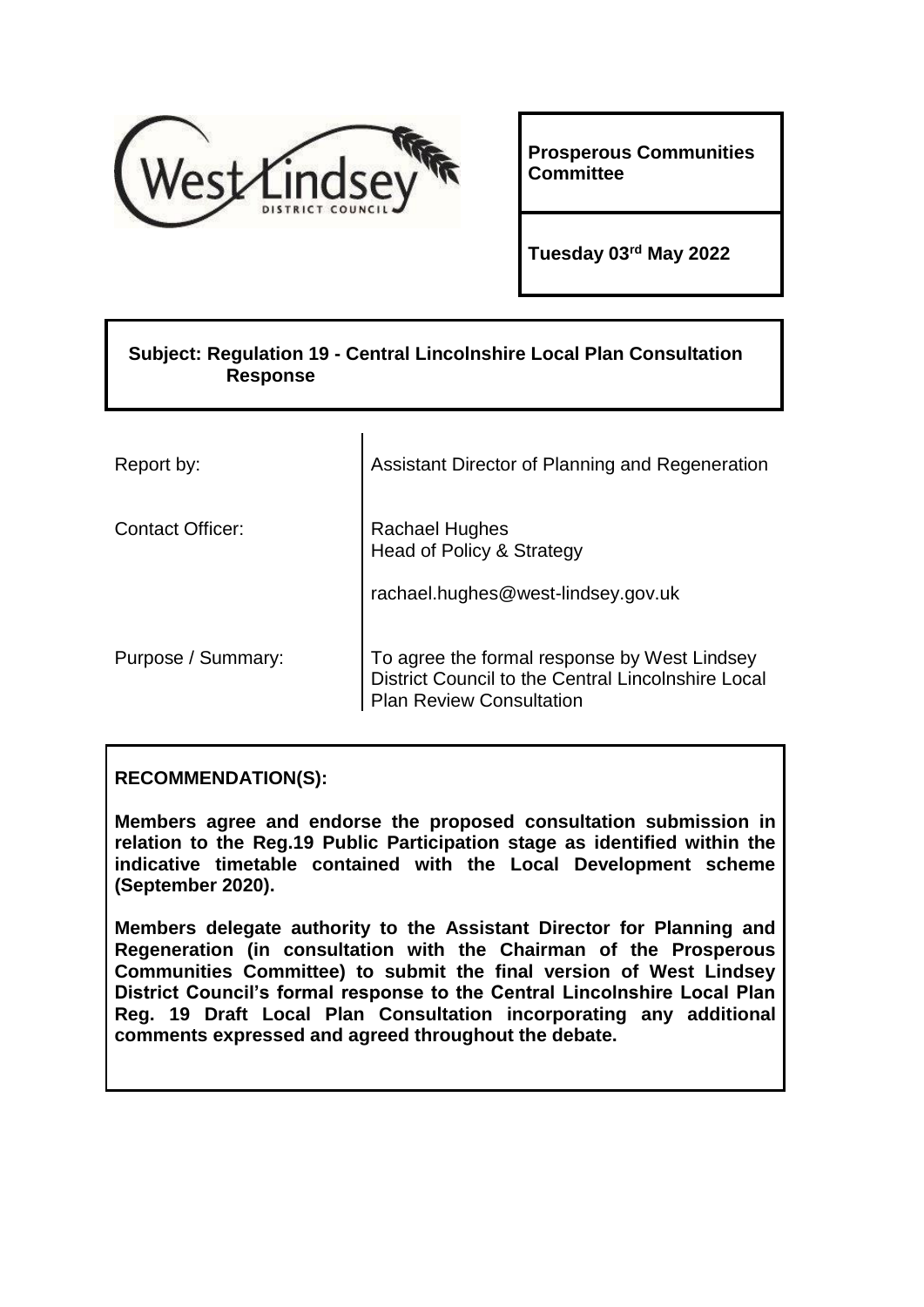### **IMPLICATIONS**

**Legal:** Any legal matters arising from the Review of the Central Lincolnshire Local Plan will be addressed by the Central Lincolnshire Local Plan Team and appointed legal representatives

**(N.B.) Where there are legal implications the report MUST be seen by the MO**

#### **Financial: FIN/16/23/MT**

There are no direct financial implications associated with this report. Any future financial implications arising from the local plan will be assessed through the annual budget setting process and built into the MTFP accordingly.

**(N.B.) All committee reports MUST have a Fin Ref**

#### **Staffing :N/A**

**(N.B.) Where there are staffing implications the report MUST have a HR Ref**

#### **Equality and Diversity including Human Rights :**

The revised Local Plan will be supported by an equality analysis as part of the formal Local Plan process which will address any equality or human rights issues which may arise from the policies in the Local Plan

#### **Data Protection Implications :N/A**

#### **Climate Related Risks and Opportunities:**

The Local Plan as drafted has a number of policies which are designed to support Central Lincolnshire and the individual Districts to promote zero net carbon development across the area. It is considered that these policies support and further promote the objectives detailed within the with the Council's adopted Sustainability, Climate Change and Environment Strategy and associated Action Plan. [https://www.west-lindsey.gov.uk/my-services/my](https://www.west-lindsey.gov.uk/my-services/my-community/sustainability-climate-change-and-environment/sustainability-climate-change-and-environment-strategy/)[community/sustainability-climate-change-and-environment/sustainability](https://www.west-lindsey.gov.uk/my-services/my-community/sustainability-climate-change-and-environment/sustainability-climate-change-and-environment-strategy/)[climate-change-and-environment-strategy/](https://www.west-lindsey.gov.uk/my-services/my-community/sustainability-climate-change-and-environment/sustainability-climate-change-and-environment-strategy/)

### **Section 17 Crime and Disorder Considerations N/A:**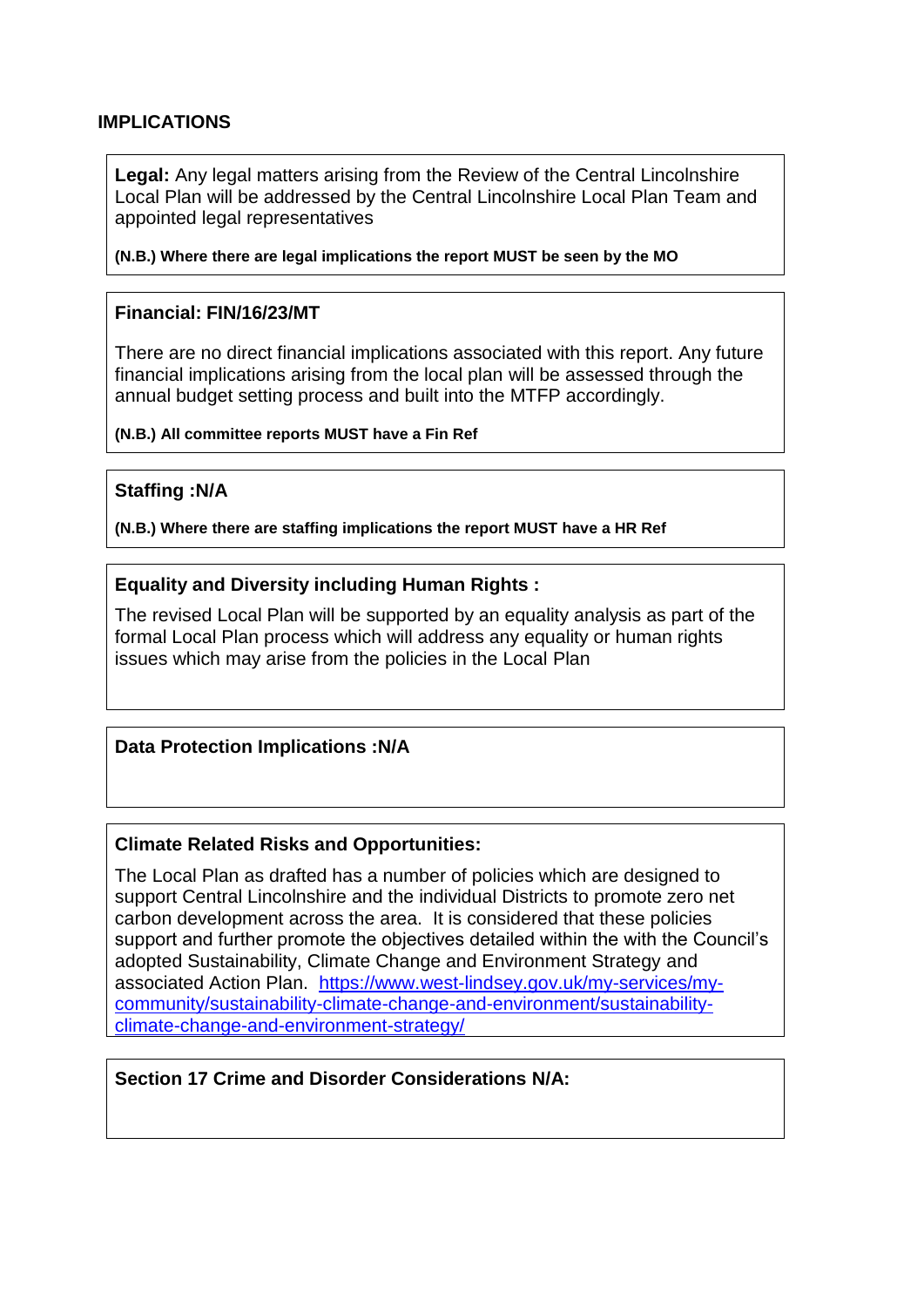## **Health Implications:**

Whilst policy references have been updated within the draft Local Plan, the key elements of the Local Plan Policy which deal with Health and Wellbeing remain the same and are contained within new policy reference S54.

**Title and Location of any Background Papers used in the preparation of this report:** 

Central Lincolnshire Joint Strategic Planning Committee Paper with resolution to begin the review

<https://democracy.n-kesteven.gov.uk/mgAi.aspx?ID=66522>

Local Development Scheme (Sept 2020)

 https://www.n-kesteven.gov.uk/central-lincolnshire/about-centrallincolnshire/

Central Lincolnshire Local Plan Consultation Documents (30/06/21 – 24/08/21)

• [Local Plan consultation](https://central-lincs.inconsult.uk/CLLP.Draft.Local.Plan/consultationHome)

Prosperous Communities Committee – West Lindsey District Council formal response to Reg. 18 Consultation Issues and Options (2019)

• https://democracy.westlindsey.gov.uk/ieListDocuments.aspx?CId=176&MId=2349&Ver=4

Prosperous Communities Committee – West Lindsey District Council formal response to Reg. 18 Draft Local Plan (2021)

 [https://democracy.west](https://democracy.west-lindsey.gov.uk/documents/g3110/Public%20reports%20pack%2029th-Jul-2021%2018.30%20Prosperous%20Communities%20Committee.pdf?T=10)[lindsey.gov.uk/documents/g3110/Public%20reports%20pack%2029th-](https://democracy.west-lindsey.gov.uk/documents/g3110/Public%20reports%20pack%2029th-Jul-2021%2018.30%20Prosperous%20Communities%20Committee.pdf?T=10)[Jul-](https://democracy.west-lindsey.gov.uk/documents/g3110/Public%20reports%20pack%2029th-Jul-2021%2018.30%20Prosperous%20Communities%20Committee.pdf?T=10)[2021%2018.30%20Prosperous%20Communities%20Committee.pdf?T=](https://democracy.west-lindsey.gov.uk/documents/g3110/Public%20reports%20pack%2029th-Jul-2021%2018.30%20Prosperous%20Communities%20Committee.pdf?T=10) [10](https://democracy.west-lindsey.gov.uk/documents/g3110/Public%20reports%20pack%2029th-Jul-2021%2018.30%20Prosperous%20Communities%20Committee.pdf?T=10)

Central Lincolnshire Local Plan Consultation Documents (16/03/22 - 09/03/22)

<https://www.n-kesteven.gov.uk/central-lincolnshire/local-plan-review/>

**Risk Assessment :**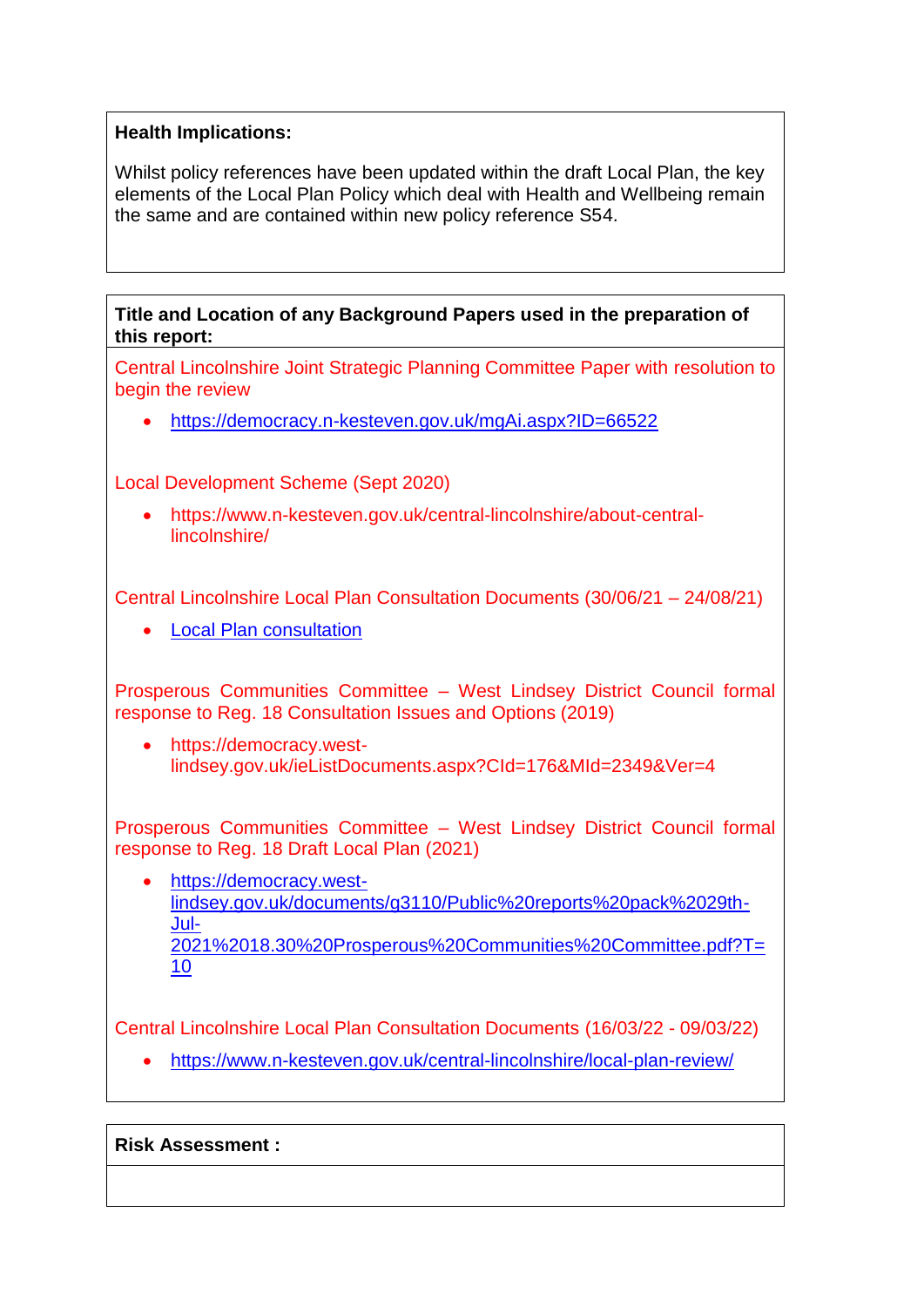## **Call in and Urgency:**

## **Is the decision one which Rule 14.7 of the Scrutiny Procedure Rules apply?**

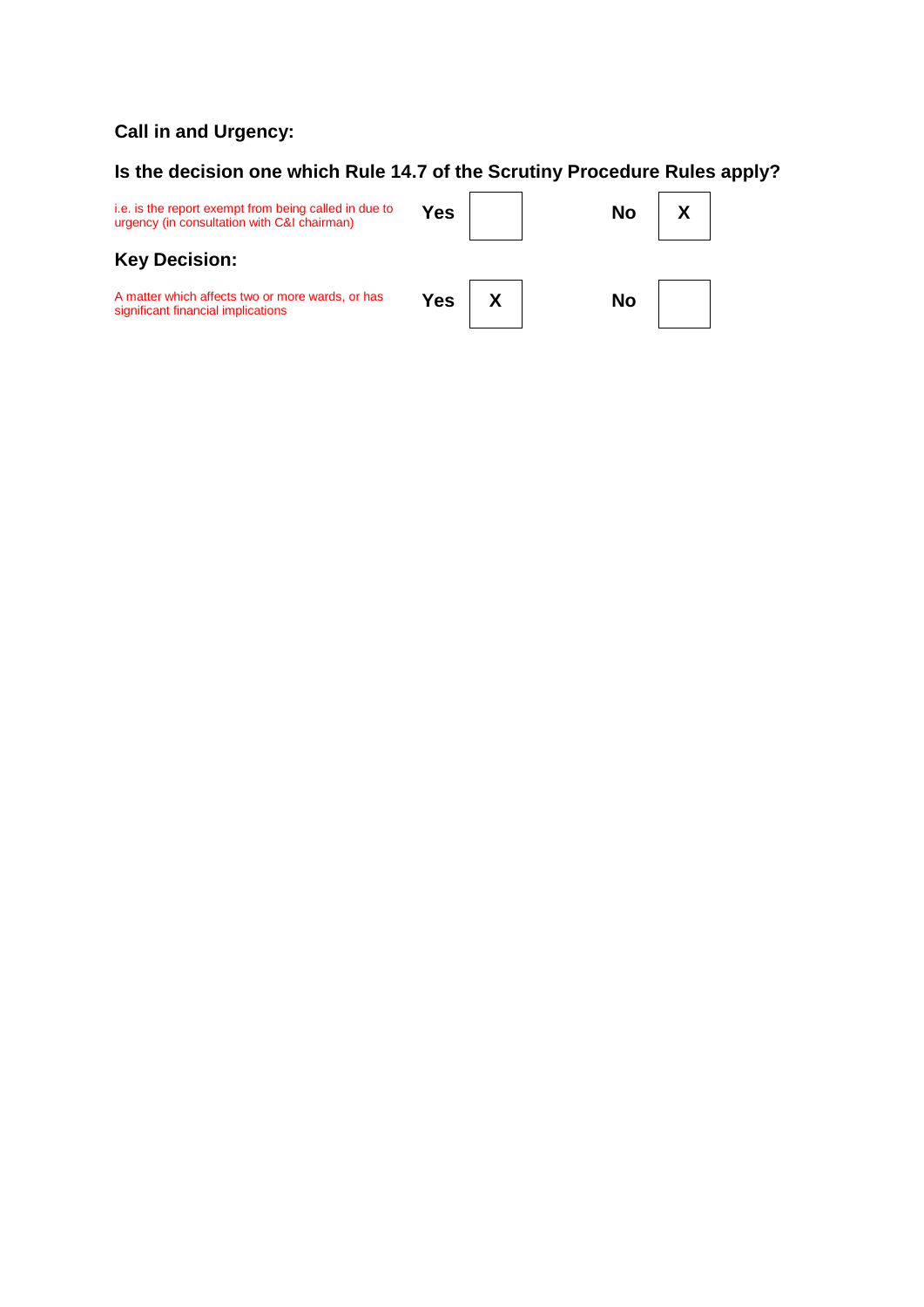#### **Executive Summary**

**The preparation of the new Central Lincolnshire Local Plan continues to make good progress reaching a very important stage of the process, the Regulation 19 Proposed Submission Consultation.** 

**West Lindsey District Council is a partner in the Central Lincolnshire Local Plan Team and currently chairs the Central Lincolnshire Joint Strategic Planning Committee (CLJSPC) and as such has played a key role in the development of the Proposed Submission Draft Local Plan to date.** 

**West Lindsey District Council, does however also have a role of consultee to provide comments on the Proposed Submission Draft Local Plan. In this round of consultation however it is important to understand that the representations made, are not subsequently considered by officers or CLJSPC but are instead consider by an independent Inspector.** 

**It is also important to understand that any objections at this stage must be based on one of the 'tests of soundness' as set down by legislation. (A full definition of what this means can be found in appendix 3). In summary however, this means that it is not an open-ended consultation process, but rather an objector must state why the plan is 'unsound' and what needs to be done to address the matter.** 

**This is the last consultation on the Local Plan review before the final draft to be submitted for public, independent examination by the Planning Inspectorate on behalf of the Secretary of State.**

**The Chair and Vice Chairs of Prosperous Communities Committee; Cllr. Bierley, Cllr. J McNeill and Cllr, Coulson were invited to a briefing in April. During the briefing an overview of the Proposed Submission Draft Local Plan was provided including highlighting areas where previous comments had been made by members and what changes had been made as a result.** 

**A consultation response has been drafted as a result of this briefing and observations made by officers on behalf of West Lindsey District Council, which considers the strategic aims of the Local Plan and policies against those strategic aims of the Council as an organisation. This response can be found in appendix 1 for the Committee to agree and endorse for submission.**

**It is important for members to note that whilst West Lindsey District Council will submit a single formal response, all interested parties, including Councillors and Parish and Town Councils are able to submit their own consultation responses throughout the duration of this consultation period and indeed register a wish to speak at the Examination in Public hearing also.**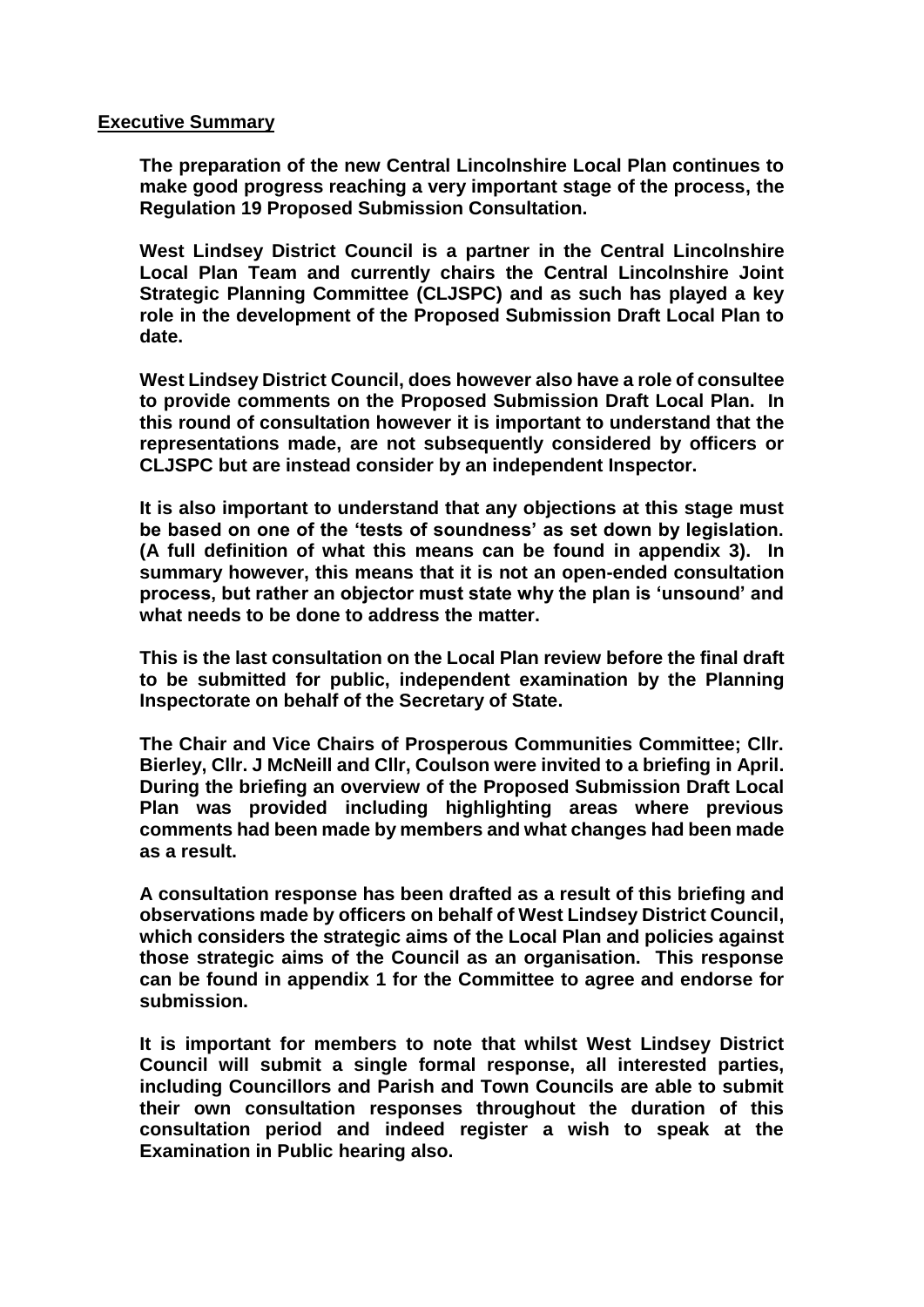## **1 Introduction**

- 1.1 As members are aware West Lindsey's statutory local plan function is delivered by a sperate local planning authority known as Central Lincolnshire Joint Strategic Planning Committee (CLJSPC). Members currently serving on this committee for West Lindsey are; Cllr. Bierley (Chair), Cllr. Fleetwood, Cllr. Cotton and reserve member Cllr. Waller.
- 1.2 The CLJSPC committee's role is to oversee the production and review of the local plan through to adoption and make decisions on new planning policy requirements. That means the approval and adoption and subsequent review of the local plan lies with the CLJSPC.
- 1.3 The current Local Plan adopted in April 2017 was developed in accordance with legislation and national policy in the National Planning Policy Framework (2012) and includes a detailed policy framework for Central Lincolnshire.
- 1.4 Following a resolution by CLJSPC on 14<sup>th</sup> January 2019 to review the Local Plan to align with current national policy, work has been undertaken to review policy and the associated evidence base, carry out a call for sites and undertake a process of consultation.
- 1.5 A reminder of the key stages of the process and decisions made by the CLJSPC are summarised as follows:
	- January 2019 Committee approve the review of the Local Plan primarily in light of the significant changes in National Policy;
	- May 2019 the Government formally declares a climate emergency, which is followed by City of Lincoln and North Kesteven Districts declaring climate emergencies in July 2019, Lincolnshire County Council commits to working in partnership with District Councils in Lincolnshire (and other organisations) with the aim of making Lincolnshire carbon neutral by 2050, and West Lindsey similarly formally recognising the challenge and the importance of addressing it locally;
	- June-July 2019 Consultation on Local Plan Issues and Options which tested a number of potential issues for the new Local Plan to address and potential approaches it should take, and this was also joined by a call for sites;
	- September 2019 The Committee receives a report of the findings of the Issues and Options Consultation and a series of proposals for the next steps to be taken to progress the plan;
	- March 2020 Committee endorses the approach proposed by officers to investigate how the Local Plan might address reducing carbon emissions in Central Lincolnshire;
	- March 2021 Committee receives a report detailing the direction of travel in relation to a number of matters in the plan including housing requirement, distribution of growth, settlement hierarchy, RAF Scampton, car parking standards, and biodiversity net gain. This report also included a revised vision and set of objectives for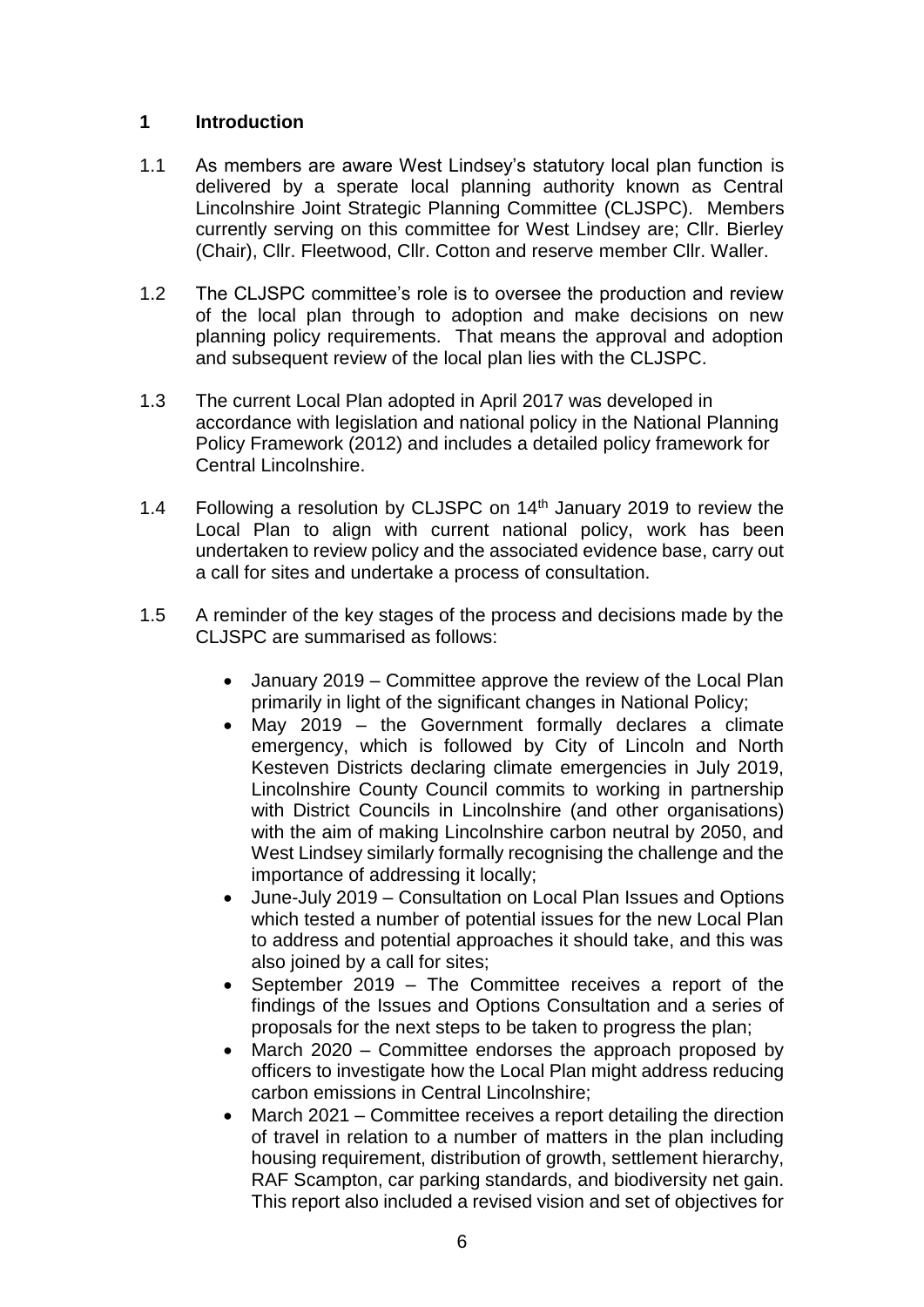the plan. The Committee also agreed to consult on a Local Plan which, when taken as a whole, will demonstrably assist in Central Lincolnshire becoming a net zero sub-region, including a suite of policies which includes a framework that facilitates commercial scale solar and wind turbine infrastructure including mapping of broad areas where wind turbines may be suitable;

- June 2021 The Committee approves the Regulation 18 Consultation Draft Local Plan for public consultation;
- June-August 2021 Consultation on the Draft Local Plan is undertaken. This is the first publication of the revised plan in full and this attracts a good response both in support of and in opposition to the policies in the draft plan; and
- October 2021 and January 2022 The Committee receives reports detailing the findings of the consultation on the Draft Local Plan, the key issues being raised and the proposed approach to addressing issues being raised.
- February 2022 The Committee approves the Regulation 19 Proposed Submission Local Plan for public consultation.
- 1.6 The Proposed Submission Local Plan has been produced using the existing adopted Local Plan as a starting point. A significant amount of evidence has been developed to ensure that the policies within the plan form a sound basis for managing development and making decisions in Central Lincolnshire.
- 1.7 This process has been underpinned by robust and ongoing joint working between officers and members at each of the Central Lincolnshire authorities and through a clear vision provided by the Committee for what the plan needs to achieve for Central Lincolnshire. The plan is a direct product of this successful partnership approach.
- 1.8 In summary the Proposed Submission Draft Local Plan will help to ensure aims to that Central Lincolnshire will remain a pleasant place to live, work and visit; provide adequate homes and jobs in the right locations for our growing population; protect communities from harmful development; deliver substantial and meaningful net gain in biodiversity; and help facilitate the area to become net zero carbon, as a key part of addressing the climate change emergency.
- 1.9 The two previous stages of consultation undertaken in 2019 and 2021 have offered the opportunity for each local authority within the partnership, the public, the development industry, and other interested parties to comment on and help shape the plan, raising a number of issues and opportunities that needed to be considered. Officers both here at West Lindsey and the Central Lincolnshire Local Plans Team have considered the contents of each of those representations when further amending the plan in preparation of the Reg.19 consultation on the Proposed Submission Local Plan.

### 2 **General Key Policy Areas & Changes Climate Change**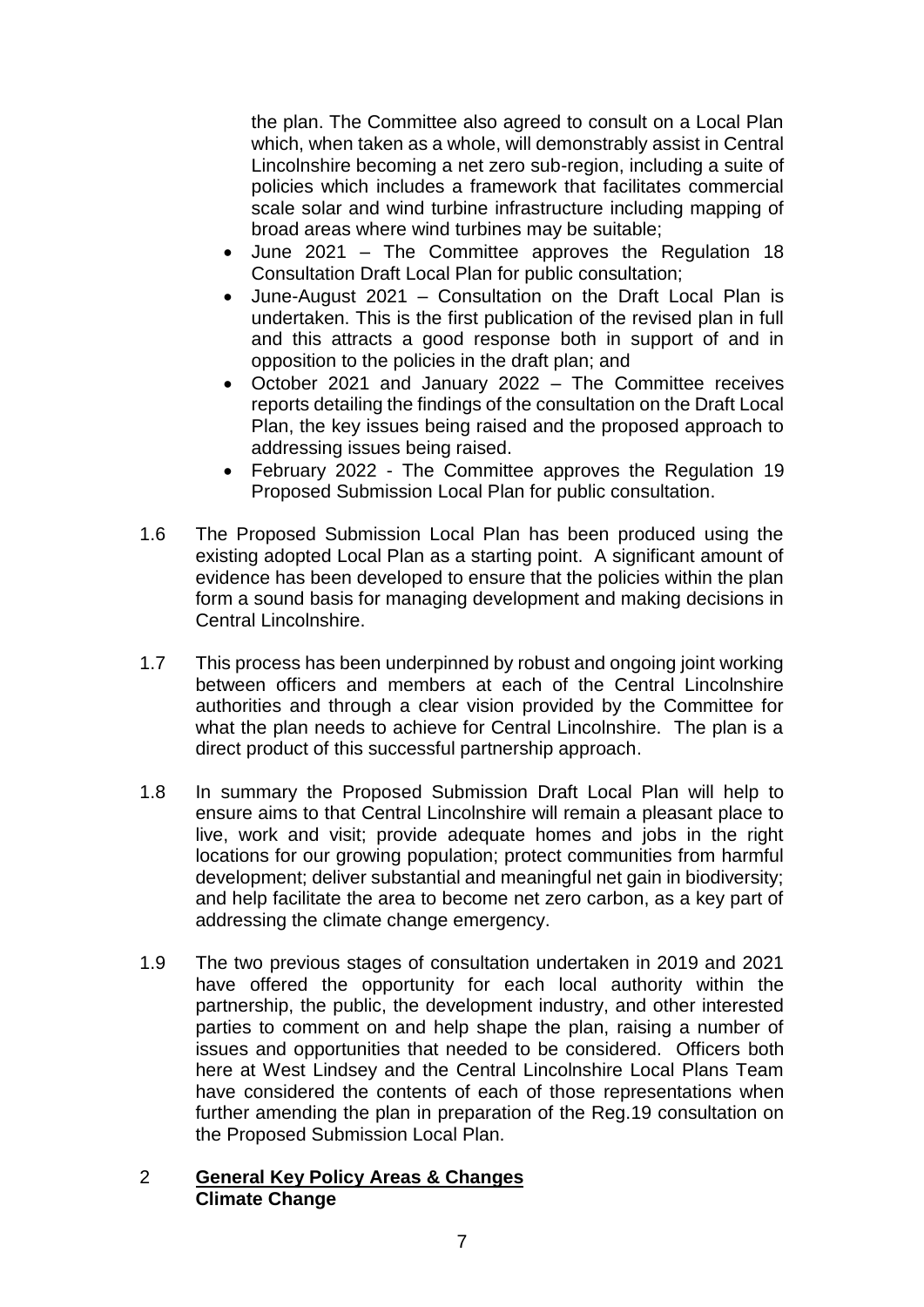- 2.1 Addressing climate change has arguably been the most significant challenge in the process of producing the new Local Plan. Each of the Central Lincolnshire authorities and the CLJSPC acknowledge the importance of addressing climate change within the Local Plan.
- 2.2 Since the Issues and Options Consultation took place in the summer of 2019, which also coincided with various declarations of climate emergency or other recognition of the need to act urgently, officers have sought to understand what the Local Plan can do to address climate change. This is particularly challenging within a context in which national policy both requires local authorities to actively address climate change and at the same time limits what can be done at a local level. It is also challenging as it is an area where government and industry are becoming acutely aware of the need for urgent action and, as a result, things are fast moving at a national level.
- 2.3 To assist with this work, consultancy support was obtained to develop an evidence base which would guide the Local Plan. This work identified a number of policy interventions which were considered necessary to achieve the goal of delivering a Local Plan which would be aligned to achieving a net zero carbon Central Lincolnshire, and the evidence was clear that a number of these policy interventions are required to achieve the overall goal.
- 2.4 The climate change policies are contained primarily within Chapter 3 of the Local Plan, with some additional related points linked in other policies too. Much debate has taken place between officers of the Central Lincolnshire authorities and also within the Committee itself as to how best to achieve a net zero carbon Central Lincolnshire. The Proposed Submission Local Plan currently being consulted upon, is considered the most sustainable to achieve this goal.

## **Housing Allocations**

- 2.5 The sites being allocated in the plan have been updated since the last consultation. A number of sites have either completed or are nearing completion, or have lapsed and so have been removed and some additional sites have since obtained permission and so have been added as new allocations.
- 2.6 In addition to sites being removed due to a change in their planning status, some sites have also been removed as allocations in response to new evidence coming to light bringing their deliverability or suitability into question, site specific to West Lindsey are:
	- WL/CAI/009 Land north of North Street, Caistor not clear if site is available or developable within the plan period;
	- WL/MIDR/017 The Close, off Gallamore Lane, Market Rasen – site expected to be developed in commercial use;
- 2.7 Furthermore, beyond the sites which achieved permission in the past year which have now been brought in as an allocation, there is one site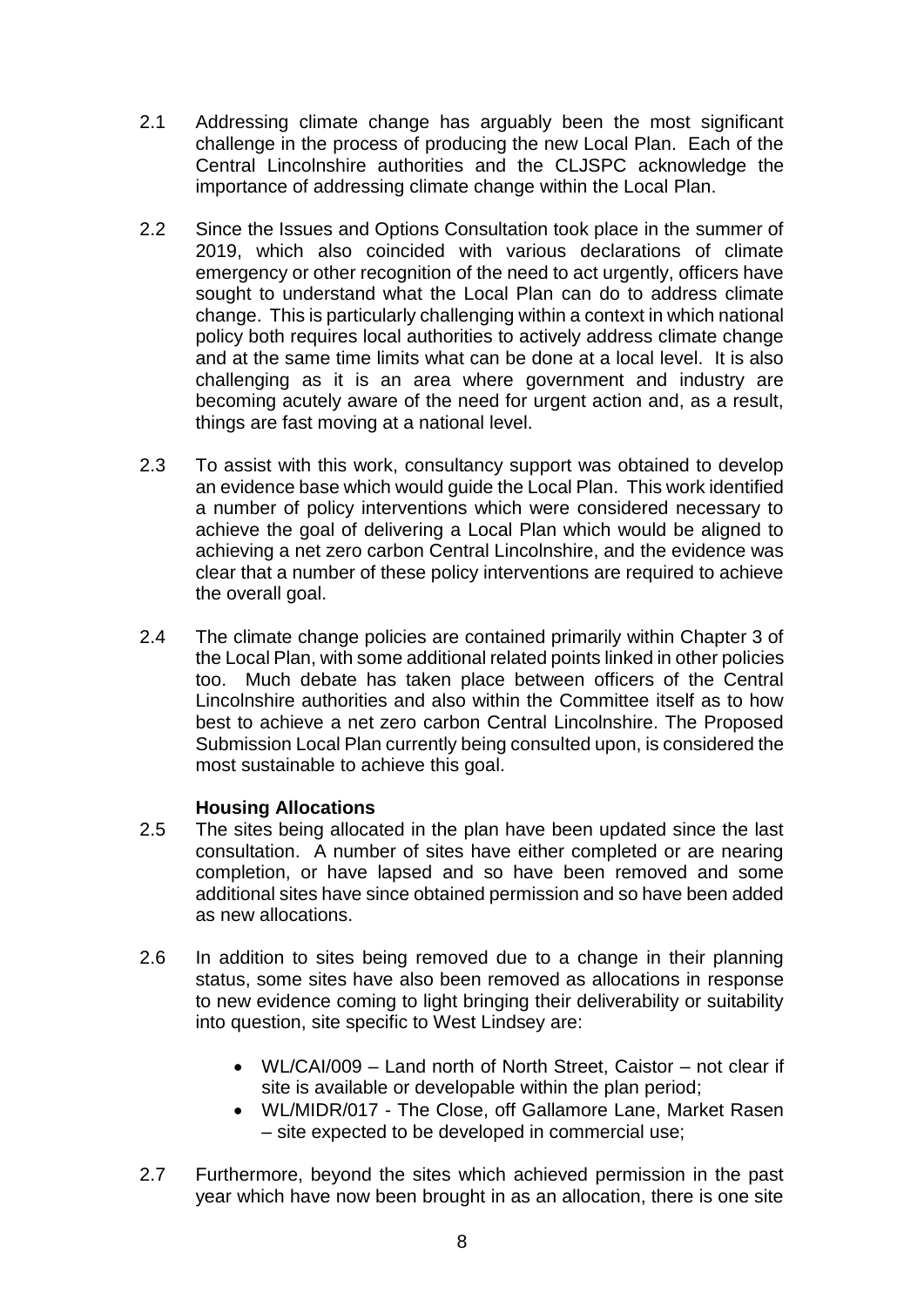which is proposed to be brought in for allocation which was not included in the Consultation Draft Local Plan, specifically:

- WL/SCO/012 Land east of North Moor Road, Scotter allocation in the 2017 Local Plan, was proposed for removal as availability was unknown, but this has since been confirmed with a new planning application.
- 2.8 The sites being allocated, when combined with sites that have already delivered new homes since the start of the plan period in 2018 will combine to deliver enough homes to meet the proposed housing requirement in the plan of 1,325 dwellings per year or 29,150 dwellings between 2018 and 2040 (the upper end of the range proposed in Policy S2).

## **Biodiversity net gain**

- 2.9 The Environment Act 2021 introduces a substantial amount of new requirements on new development. This will change the way biodiversity is dealt with in applications going forward.
- 2.10 Officers have been working closely with colleagues at Greater Lincolnshire Nature Partnership, Lincolnshire Wildlife Trust and Natural England to ensure the policies in the plan are compliant with the new requirements in the Environment Act and to ensure that they will be deliverable and achieve true benefits.

### **RAF Scampton**

- 2.11 This policy received substantial comments in the consultation in summer 2021 and additional investigations have taken place to understand the current situation at the base.
- 2.12 This has resulted in some changes being made to the policy to provide greater protection to the valuable airspace above the site, which is protected by statute, to ensure its value is fully understood and that no development would harm this unless it can be demonstrated that the airspace is no longer needed. It has also been expanded to consider whether this protected airspace could offer additional unique opportunities that this site might offer and to better ensure that the heritage of the site is considered and protected.
- 2.13 These changes need not mean that development of the site will be precluded, but they do help ensure that the assets on and above the site will be fully considered before any scheme is drawn up.
- **3 Specific Comments & Issues raised by Prosperous Communities Committee in June 2021 Housing Allocations in villages**
- 3.1 Following an address to committee by Cllr. Evans of Nettleham Parish Council on allocations in the Lincoln fringe, there was support amongst Committee Members on the comments made, with particularly protecting the character of the villages and focussing on quality development.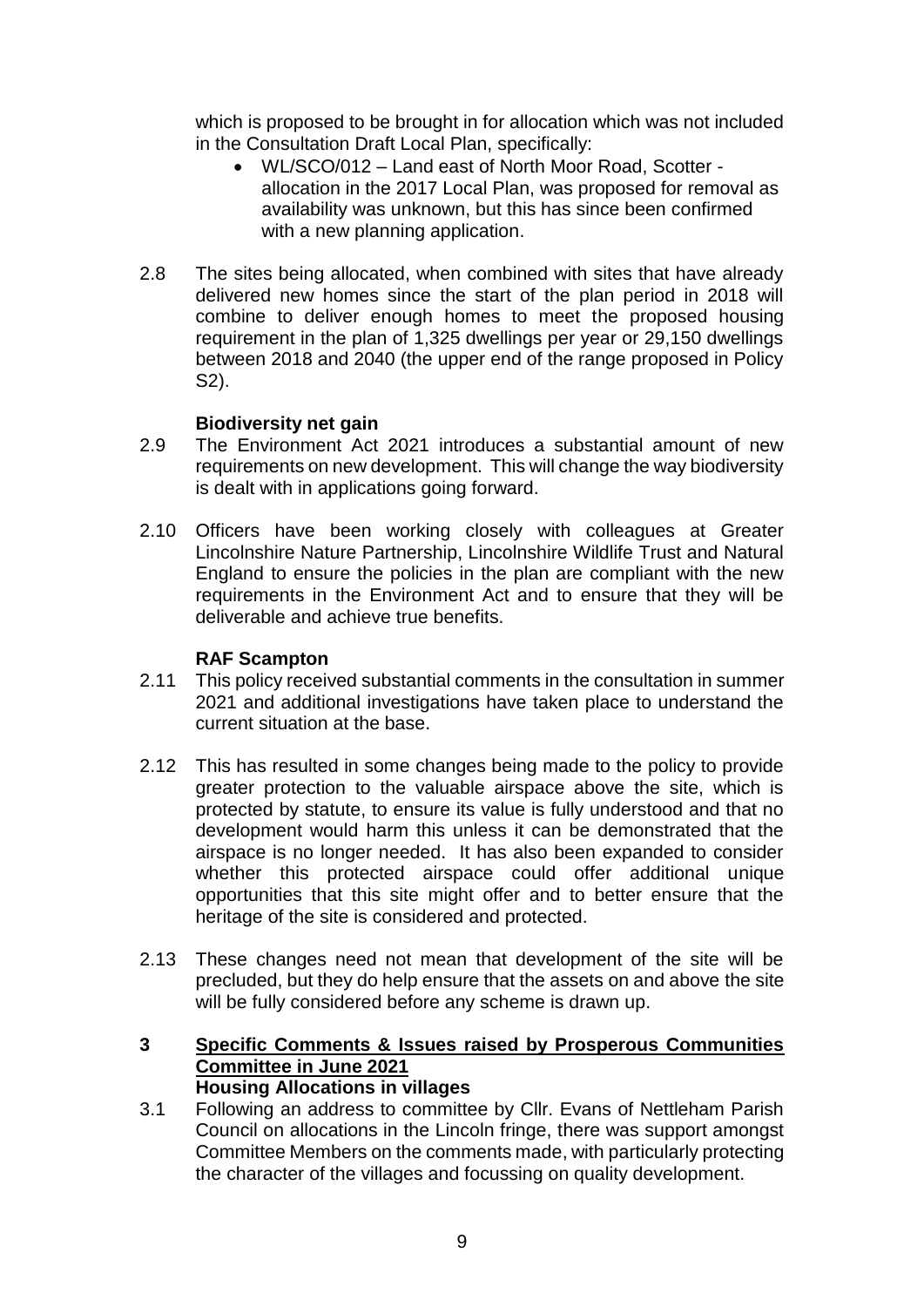- 3.2 Protecting the character and supporting quality development remains at the heart of the Central Lincolnshire Local Plan and is supported by a number of policies, including the inclusion of the suite of Climate Change, Design and Amenity and Built and Natural Environment policies.
- 3.3 In 2017 the Sustainable Urban Extensions were allocated in Gainsborough and across the Central Lincolnshire Local Plan area to ensure that the plan meets the requirements to support housing growth. This strategy is coming to fruition and the SUEs are now in delivery.
- 3.4 As such the spatial strategy for the allocation for growth within the Local Plan has not changed as part of this review of the Local Plan. Equally the use of the settlement hierarchy remains the same as that adopted in the current Central Lincolnshire Local Plan in 2017 and has been found to be a sound approach by the Planning Inspectorate.
- 3.5 In terms of the location of sites proposed in the consultation draft and a perceived inconsistency, land allocations can only be made where land has been put forward by the land owner for allocation.

## **Context for Caistor & Market Rasen**

3.6 There was support from members for recognition of the contribution made by both Caistor and Market Rasen in Central Lincolnshire in the Draft Local Plan, however a request was made that greater specific context was given in support of each of the market towns. This has now been added for both Caistor and Market Rasen in the supporting text relating to policy S39. Clearly demonstrating the important function of the towns to the surrounding rural community both in the past and for the future.

### **Allocation numbers across Parishes**

- 3.7 A specific concern was raised by Vice-Chairman J. McNeill, who noted a lack of clarity regarding the allocations across Market Rasen town and Middle Rasen parish.
- 3.8 This issue has now been resolved and Appendix 1 of the Local Plan has been updated to provide the most up to date position on housing requirements for parish and other neighbourhood areas as required by national policy. This has been extended to include more detail about what makes up this requirement for each location, in an effort to help avoid confusion.

## **Map 2:** *Map of area suitable in principle, subject to detailed assessment, for the development of medium to large wind turbines*

3.9 There was discussion regarding the site map in relation to potential locations for the placement of wind turbines. Specifically, confusion in interpretation of the map. Generally, the approach to wind turbines in the policy is two-part process – the first part rules out areas known to be unsuitable for wind turbines due to their proximity to constraints (these can be identified on Map 2 in the Local Plan).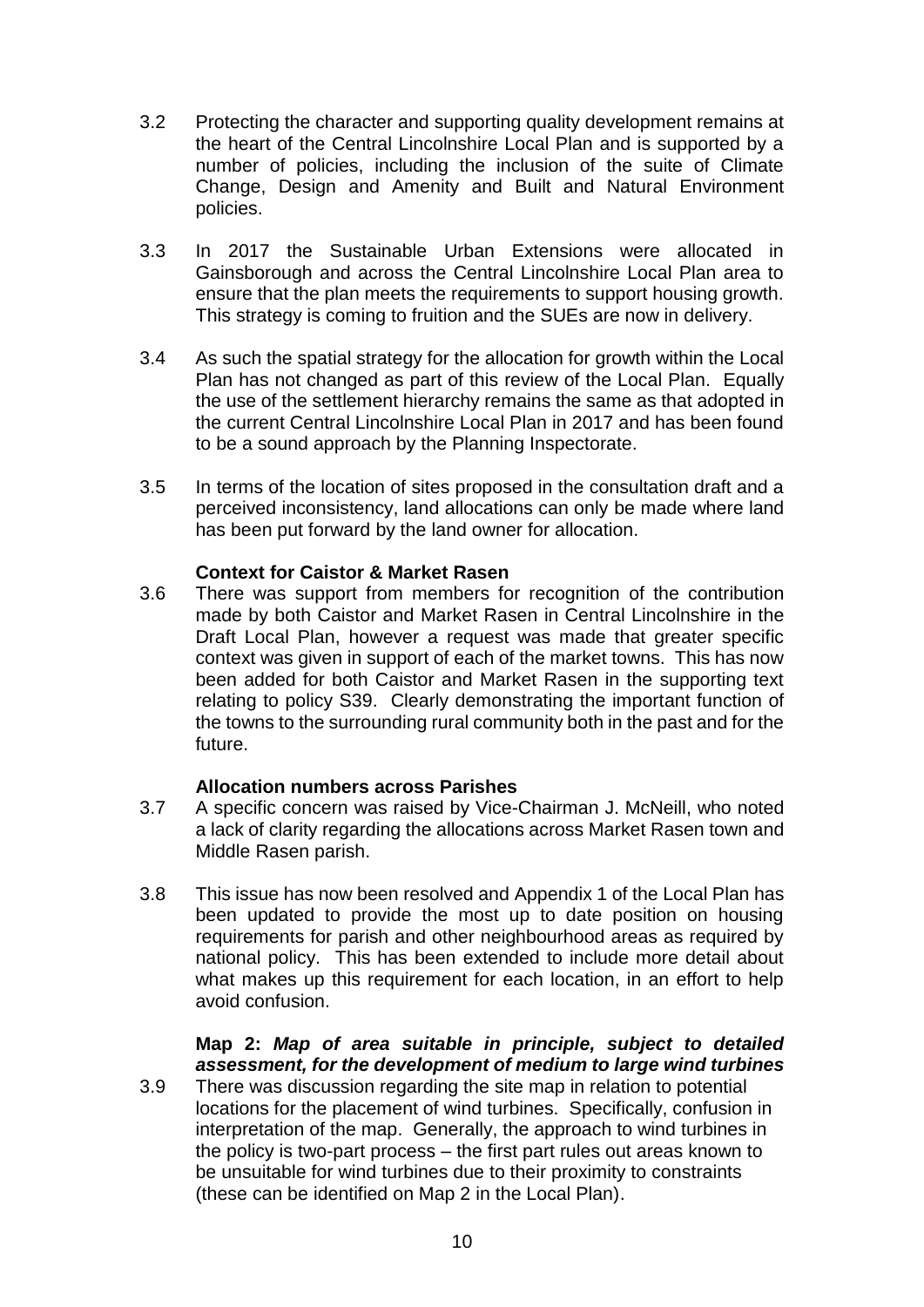3.10 The second is a criteria-based approach where detailed characteristics and constraints would be considered should an application come forward. Policy S14 will ensure that all impacts are fully considered and wind turbines will only be allowed where they are truly suitable. Specifically, in relation interpretation of Map 2 in the Proposed Submission Local Plan has been reversed so that the areas deemed suitable for wind turbines as part of step 1 of the assessment criteria are coloured purple with the broader Central Lincolnshire area shown as grey. It is considered that this has resolved this issue.

## **Policy S74: RAF Scampton**

- 3.11 Members of the Committee voiced their concerns regarding the development of the Scampton airfield and the significance of maintaining links with West Lindsey, specifically in relation to Local Plan policy development.
- 3.12 As can been seen in paragraph 2.12 2.14 the comments raised by members were echoed by the public and as such resulted in changes being made to the policy, which gives increased emphasis to heritage and also acknowledges the value of the protected airspace (R313).
- 3.13 To ensure its value is fully understood and that no development would harm this unless it can be demonstrated that the airspace is no longer needed. It has also been expanded to consider whether this protected airspace could offer additional unique opportunities that this site might offer and to better ensure that the heritage of the site is considered and protected. The policy by no means precludes development but seeks to ensure feature development is fully cognisant of the uniqueness of the RAF Scampton and is positioned to maximise the special nature of the site and community.

## **Energy Efficiency in buildings**

3.14 Members were keen for energy efficiency to be championed, both for new developments and retro-fitting of existing buildings. The Submission Draft Local Plan already goes as far it possible within the remit of planning policy to encourage the reduction in energy consumption in existing building, policy S13. The reduction in energy consumption in new buildings has been further bolstered by the inclusion of policy S6 Design Principles for Efficient Buildings, which has brought in policy previously supporting narrative. It is considered that this provides a robust policy position for all applications to be assessed against and wholly supports West Lindsey members aspirations on this subject area.

## **4 Current Position**

4.1 As detailed in the Member Bulletin 18<sup>th</sup> March this reg. 19 consultation began on 16 March and runs to 09<sup>th</sup> May 2022, a total of 8 weeks. Those that have viewed the Consultation Hub on the Central Lincolnshire Local Plan website [https://www.n-kesteven.gov.uk/central-lincolnshire/local](https://www.n-kesteven.gov.uk/central-lincolnshire/local-plan-review/)[plan-review/](https://www.n-kesteven.gov.uk/central-lincolnshire/local-plan-review/) will have noticed that the approach to consultation, specifically the process and the questions being asked are different from that in the two previous Regulation 18 consultations.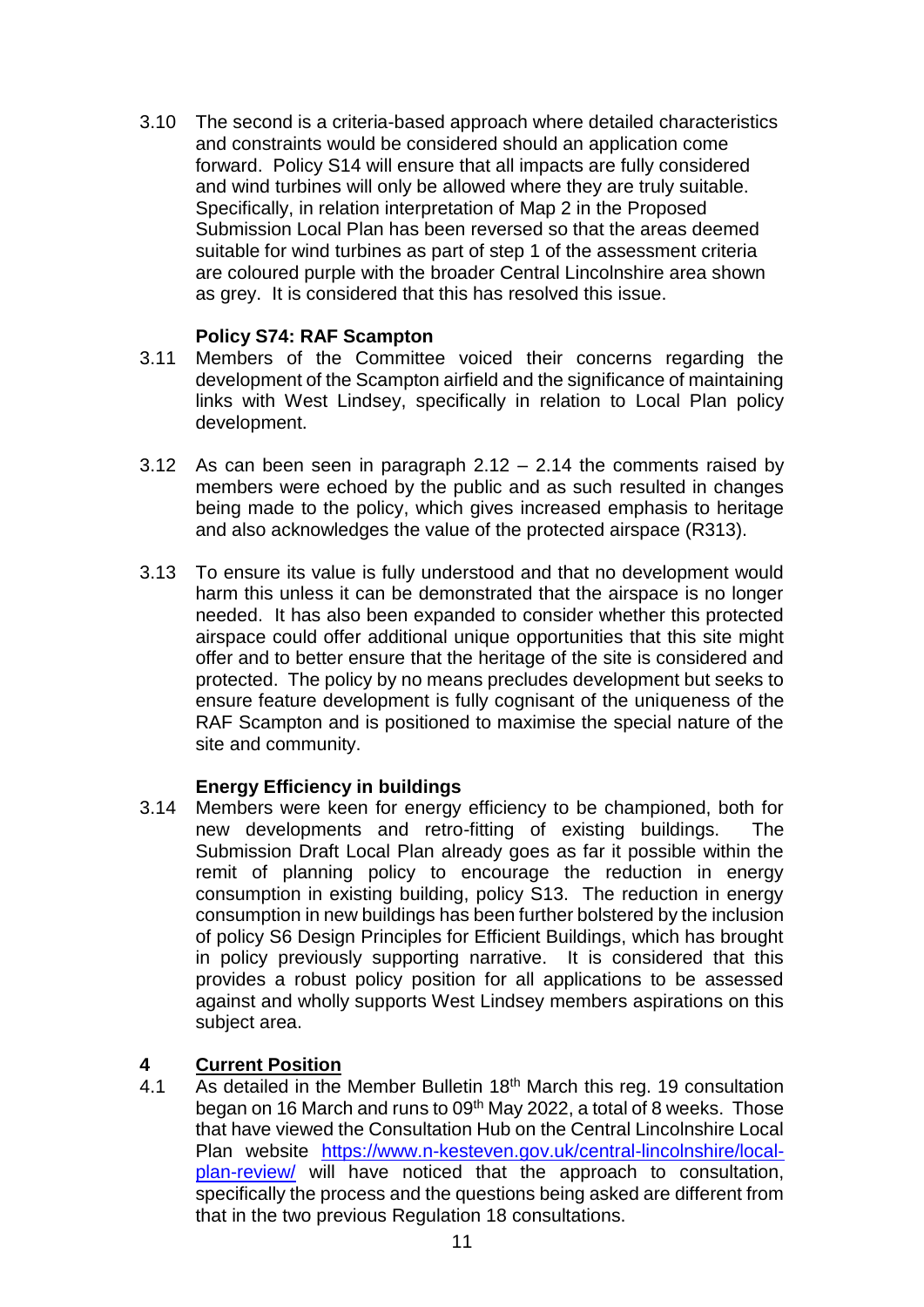- 4.2 In simple terms, the consultation is open to everybody (including those who have not made any representations to date), but the crucial aspect to understand is that all representations received are not subsequently considered by officers or the CLJSPC, but instead are considered by an independent Inspector. It is also important to understand that any objections at this stage must be based on one of the 'tests of soundness' as set down by legislation. This means that it is not a completely openended consultation process, but rather an objector must state why the plan is 'unsound' and what needs to be done to address the matter.
- 4.3 It is also important to emphasise that, as set down by legislation, any objections made at earlier consultation stages are not carried forward to the next stage in the process; and as such, if a representor remains unsatisfied with the Local Plan, that representor must repeat their objection at the forthcoming consultation stage, if the representor wants it to be considered.
- 4.4 It is fair to say that many members of the public do not, understandably, always comprehend this process at this stage, and are often surprised to find out that officers / Committee has no opportunity to amend the Local Plan as a result of the consultation. As such, we as officers and members need to make sure the message is as clear as possible, and explain that we are following legislative requirements.
- 4.5 Second, after the close of the consultation, on 09<sup>th</sup> May 2022, officers will thereafter upload all representations on to the Central Lincolnshire Local Plan website (the consultation portal), summarise the key issues raised, make sure all evidence base material remains published and 'submit' the Local Plan and associated material to the secretary of state (or, in practice, to the Planning Inspectorate). It is anticipated that submission will take place by late June or early July 2022.
- 4.6 Third, as soon as the Local Plan is 'submitted', the plan is, in effect, taken out of the hands of the CLJSPC and officers, and is entirely in the hands of an Inspector appointed to examine the Local Plan.
- 4.7 Fourth, that Inspector will consider all representations received, and will hold a 'Hearing' session as part of the examination, whereby those who wish to verbally raise their objections with the Inspector will get their chance to do so. Officers will sit at all days of the 'Hearing', to defend the contents of the Local Plan.
- 4.8 Fifth, ultimately, the Inspector will prepare an Inspector's Report, which will contain a list of 'main modifications'. These are binding on the CLJSPC, if it wants to adopt the Local Plan.
- 4.9 Notwithstanding the above, Cllr. Bierley, Cllr. McNeill & Cllr. Coulson as Chair and Vice Chairs of Prosperous Communities Committee with the support of Officers have provided an initial consultation response on behalf of West Lindsey District Council. Key messages in relation to the consultation are that it is considered the approach of the CLLP